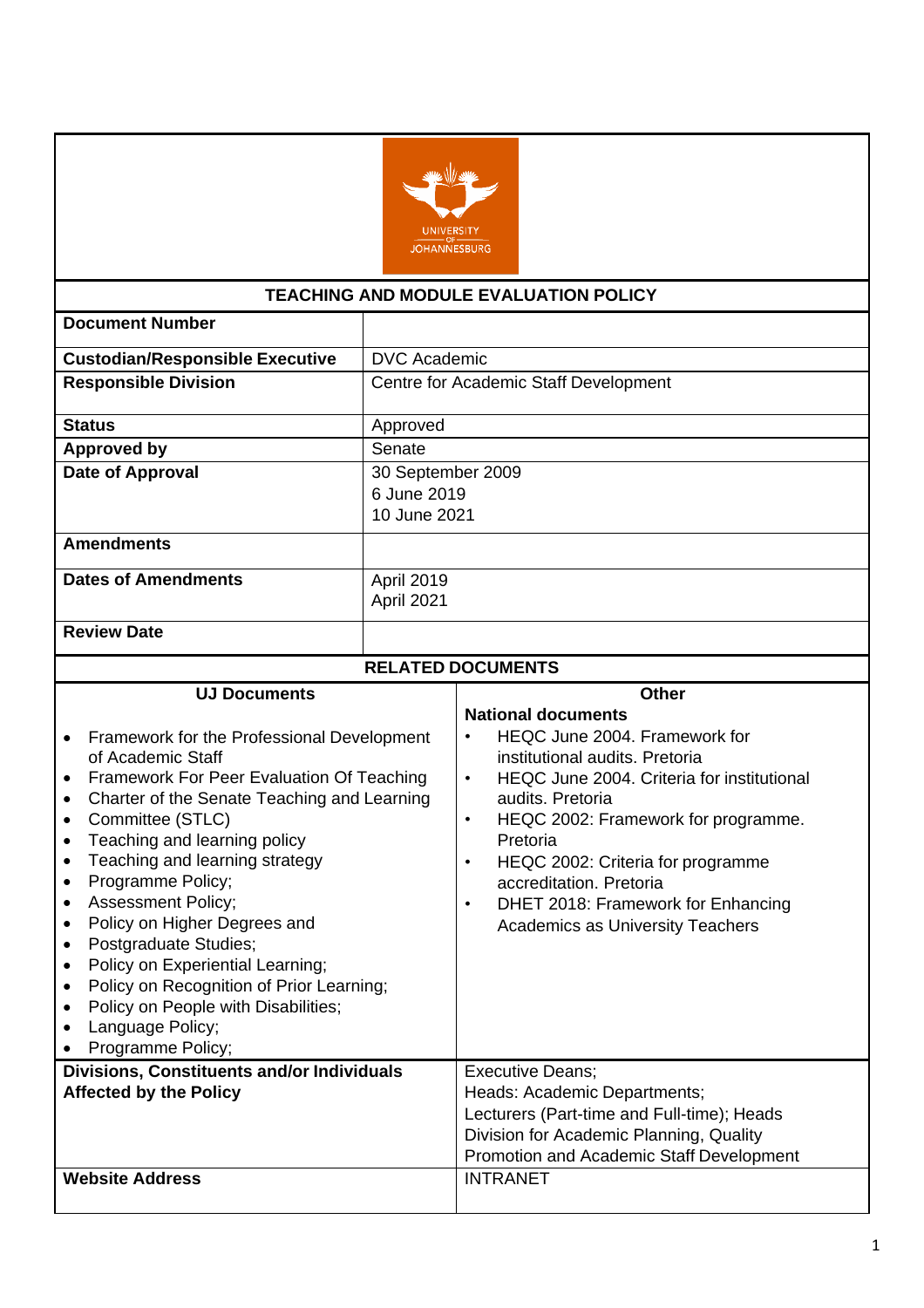# **Table of Contents**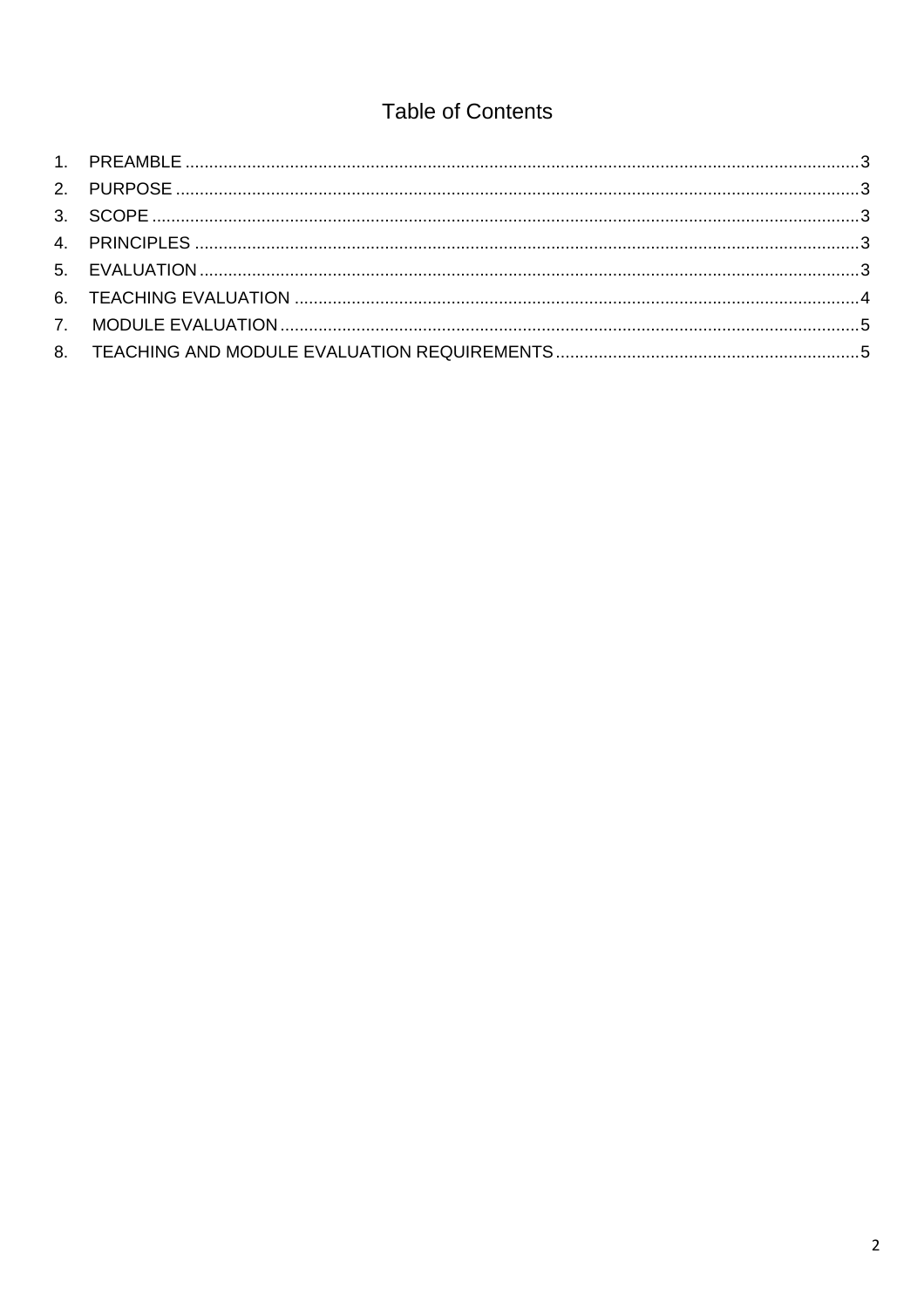### <span id="page-2-0"></span>**1. PREAMBLE**

The University of Johannesburg regards teaching as one of the core functions of the academic staff. As set out in the UJ Strategic Plan, the University is committed to offering quality education to the students. This policy is aligned with the UJ vision, mission, strategic goal 2, (excellence in teaching), Teaching and Learning Policy, Teaching and Learning Strategy Quality Promotion Policy and Quality Promotion Plan.

UJ seeks to follow an integrated, flexible, holistic and criterion-based approach to teaching evaluation. Evaluation will draw on multiple data sources, and will include reflections from the academic on his/her teaching, consultation with students by means of a student evaluation questionnaire, input from the Head of Department and other peers, and any external inputs, e.g. from external assessors. This will allow richer analysis of the quality of teaching and of modules.

This Policy focuses on the evaluation of teaching and modules by students for all modes of delivery (contact, online and blended).

### <span id="page-2-1"></span>**2. PURPOSE**

The purpose of this policy is to:

- establish a clear framework of requirements, guidelines and procedures for the regular student evaluation of teaching/modules at undergraduate and postgraduate level;
- assist in the monitoring and reviewing of the quality of teaching and modules; and
- assist academics to continuously improve their teaching practice and the modules.

#### <span id="page-2-2"></span>**3. SCOPE**

This policy applies to all permanent, fixed contract and temporary academic staff teaching a module or part of a module in an accredited undergraduate and/or postgraduate academic programme. The teaching and module evaluation referred to in this policy is student feedback.

### <span id="page-2-3"></span>**4. PRINCIPLES**

- Academics take ownership of good teaching, the evaluation of teaching and improvements;
- Academics undertake self-reflective evaluation of their teaching and modules on an ongoing basis;
- Regular evaluation by students is compulsory for improvements in teaching and learning, promotion and professional development;
- Teaching and module evaluations are confidential and student responses remain anonymous;
- Teaching and module evaluations are central in the monitoring and review.

### <span id="page-2-4"></span>**5. EVALUATION**

Evaluation encompasses evaluating teaching and modules at under- and post-graduate levels from the perspective of both the discipline concerned and higher education teaching practices more generally.

To ensure an integrated approach, the following aspects of the teaching process are included in teaching/module evaluations.

- Lecture preparation, presentation, interaction with students and learning activities etc.;
- all formative and summative assessment activities such as examination/test papers, practical examinations, assignments, projects etc.;
- learning guides, programme and module curricula, learning tasks, resources etc.;
- postgraduate supervision;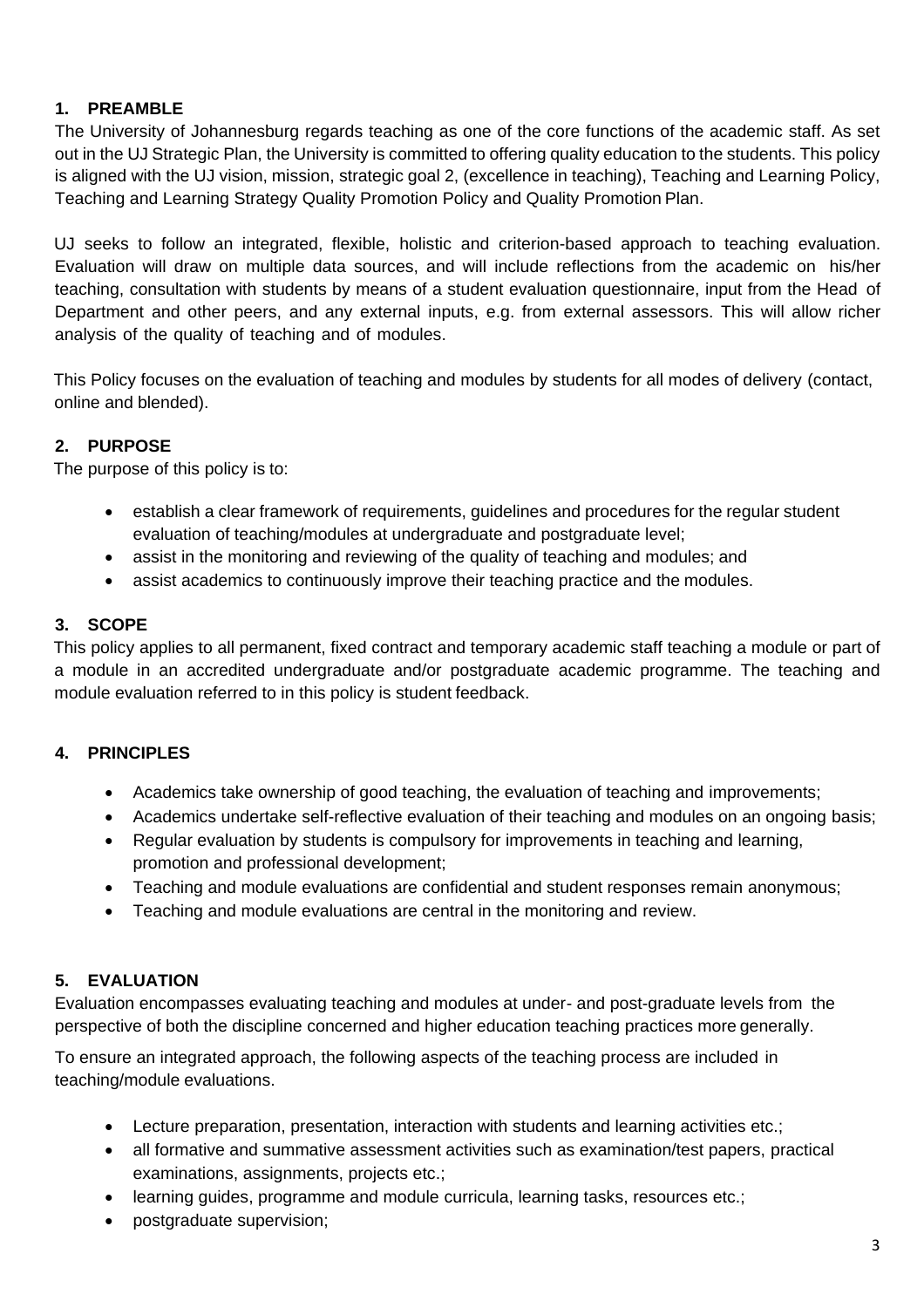• academic development and support of learning, tutoring and academic literacy.

## <span id="page-3-0"></span>**6. TEACHING EVALUATION**

### **6.1 Purpose of teaching evaluations**

The specific purpose of conducting student evaluation of teaching is to regularly and systematically gather information that can be used:

- to determine the quality of teaching;
- to gauge student response to materials and the ways in which they are presented;
- to improve teaching and therefore learning through development;
- to identify good practice and experts (champions) who can contribute to building a learning community of teaching practice;
- as evidence for teaching portfolios;
- in academic staff promotions, performance management processes and staff development plans; and
- to encourage academic staff to engage in the scholarship of teaching and learning by critical reflection.

### **6.2 Teaching evaluation methods**

- The primary, university-wide, method for the evaluation of teaching is the student evaluation of teaching (SET).
- The reliability of the results of teaching evaluation done by students can be affected by factors such as size of the class, response rates, and timing of SET, and should be taken into account when interpreting the results.
- Students complete the questionnaire anonymously. This system allows students to express their opinions freely, without fear of retribution or risk of misrepresentation of the results.

# **6.2.1 Questionnaire for student evaluation of teaching**

The SET questionnaire is designed to:

- be both systematic and complete in its coverage of the appropriate issues to be evaluated. It can therefore be used in a diagnostic and formative way but can also be used summatively;
- allow academics to ask questions about area(s) of particular interest, such as or specific features of teaching, or an area where they need more information than the mandatory questions alone provide. In this way the questionnaire can be sensitive to individual evaluation needs and specific teaching contexts; and
- provide academic staff with qualitative comments.

# **6.2.2 Content and design of questionnaires**

The UJ student evaluation of teaching questionnaire consists of:

- (a) A set of mandatory questions
- (b) Optional, questions selected by the academic focused on the following aspects<sup>1</sup>:
	- i. Teaching or supervision

<sup>1</sup> During the COVID-19 pandemic all undergraduate modules were evaluated in order to learn about students' experiences of online teaching and learning using a shorter questionnaire comprising only mandatory questions for both teaching and module evaluations.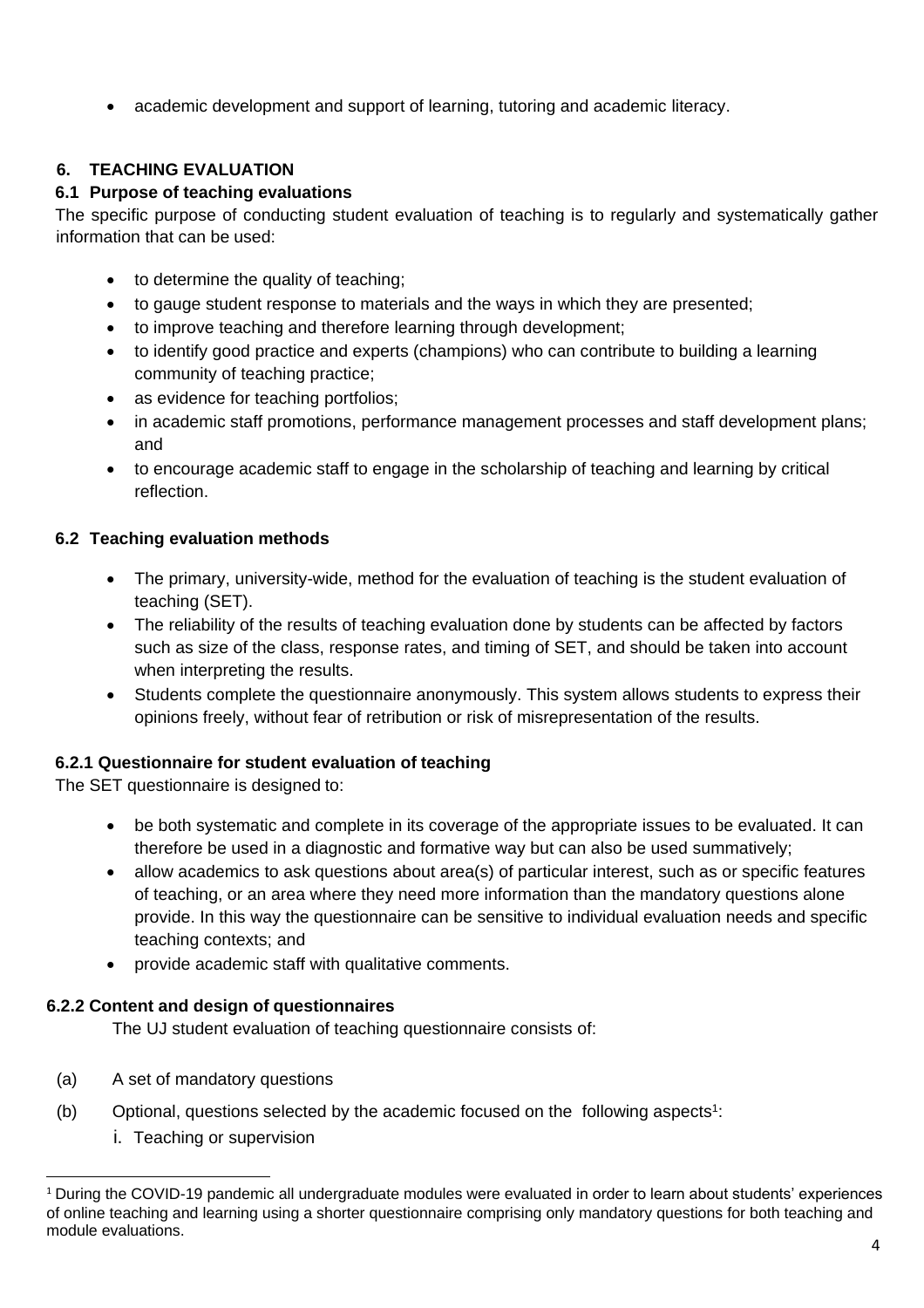- ii. Communication and class interaction
- iii. Online or blended activities/engagements, as applicable
- iv. Outcomes, assessment and feedback
- v. Learning materials
- vi. Technology assisted learning
- vii. Tutorials, clinical sessions, practical and laboratory work
- viii. Guest lecturers and seminars.

#### <span id="page-4-0"></span>**7. MODULE EVALUATION**

#### **7.1 Purpose of module evaluation**

The specific purpose of conducting student module evaluations is to:

- facilitate the regular student evaluation of a module to ensure that the module is contributing to learning in the programme as intended, and that student experiences of learning outcomes are consistent with those stated for the module.
- encourage academics to evaluate the quality of the modules they teach by linking the module evaluation process with academic staff promotion and performance management processes including the compilation of teaching portfolios.
- encourage academics to engage in the scholarship of teaching and learning by reflecting, in the light of student evaluation data, on the module design and delivery and the development of new approaches.

#### **7.2 Module evaluation methods**

The primary, university-wide, method for the evaluation of modules is referred to as student evaluation of modules (SEM).

#### **7.2.1 Questionnaire for Student evaluation of a module**

The SEM questionnaire is designed to:

- be both systematic and complete in its coverage of the appropriate issues to be evaluated. It can therefore be used in a diagnostic and formative way but can also be used summatively.
- allow academics to ask questions about area(s) of particular interest, including the specific features of a module. In this way the questionnaire can be sensitive to specific evaluation needs and module contexts.
- provide academics with qualitative comments.

#### **7.2.2 Content and design of questionnaires**

The questionnaire for the student evaluation of modules consists of two sections:

- Mandatory questions which are the same across the whole institution.
- Optional, questions selected by the academic focusing on the following aspects ( to be adapted for postgraduate modules):
	- i Learning outcomes
	- ii Assessment tasks and feedback
	- iii Module content
	- iv Learning experience
	- v Organisation and management
	- vi Learning guides, resources and materials